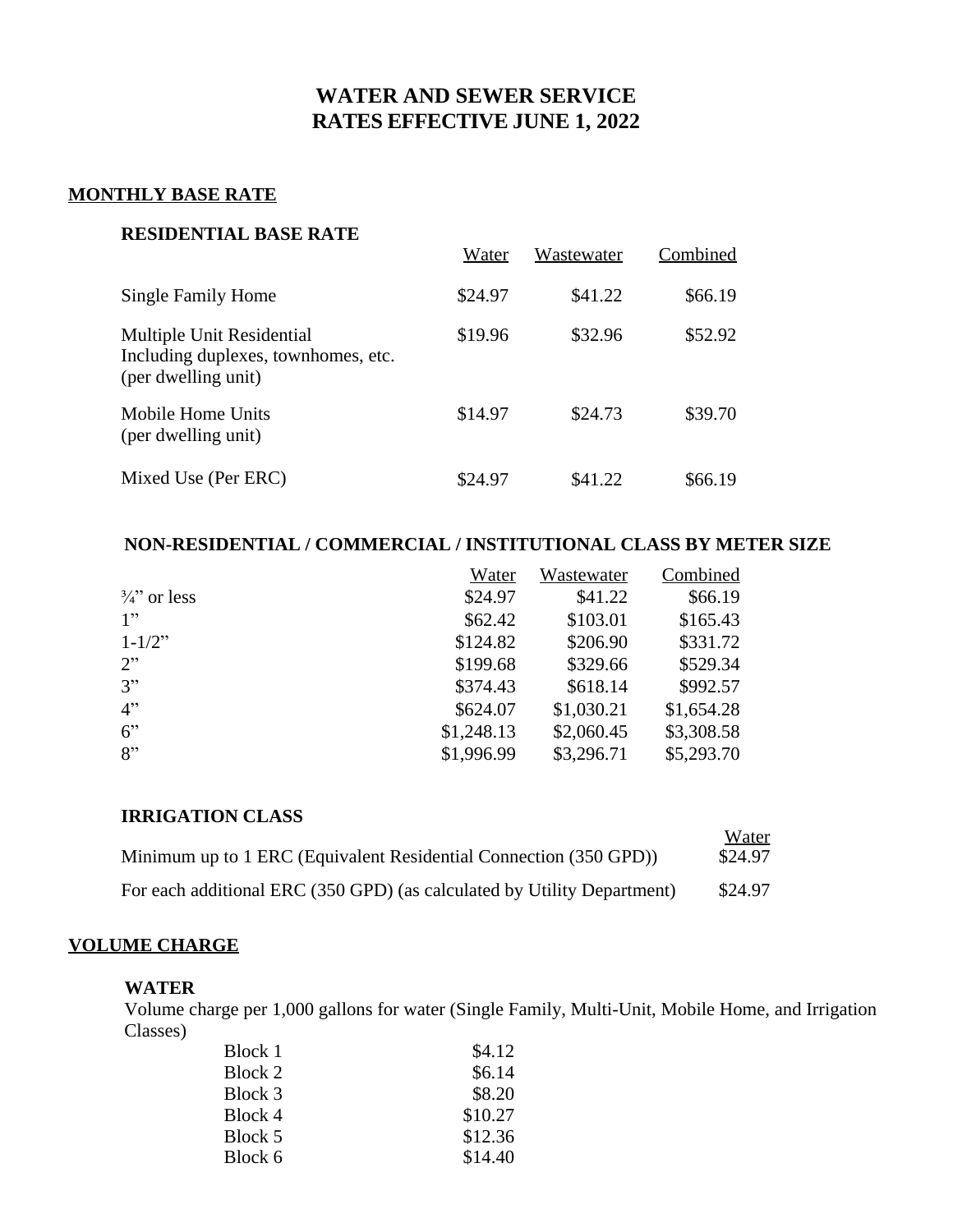### **VOLUME CHARGE (continued)**

Volume charge per 1,000 gallons of water (Non-residential, Commercial and Institutional Classes)

All Usage  $$ 6.88$ 

Mixed Use volume charge per 1,000 gallons of water

All Usage  $$4.54$ 

#### **SEWER**

Volume charge per 1,000 gallons of sewer (All Retail Classes)

All Usage  $$ 7.42$ 

Wastewater billing cap for single family accounts – 15,000 gallons per account Wastewater billing cap for multi-unit accounts  $-12,000$  gallons per unit Wastewater billing cap for mobile home accounts – 9,000 gallons per unit

### **PRICE BLOCKS BY CUSTOMER CLASS**

|               | <b>Block</b> | <b>Block</b><br>2 | <b>Block</b><br>3 | <b>Block</b><br>4 | <b>Block</b><br>5 | <b>Block</b><br>6 |
|---------------|--------------|-------------------|-------------------|-------------------|-------------------|-------------------|
| Single Family | 5,000        | 10,000            | 20,000            | 30,000            | 50,000            | Over 50,000       |
| Multi-Unit    | 4,000        | 8,000             | 16,000            | 24,000            | 40,000            | Over 40,000       |
| Mobile Home   | 3,000        | 6,000             | 12,000            | 18,000            | 30,000            | Over 30,000       |
| Irrigation    | 5,000        | 10,000            | 20,000            | 30,000            | 50,000            | Over 50,000       |

#### **CONSERVATION SURCHARGE (PER ORDINANCE 2008-005)**

| Block 1 | 0%  | \$4.12 per thousand gallons  |
|---------|-----|------------------------------|
| Block 2 | 10% | \$ 6.75 per thousand gallons |
| Block 3 | 20% | \$9.84 per thousand gallons  |
| Block 4 | 30% | \$13.35 per thousand gallons |
| Block 5 | 40% | \$17.30 per thousand gallons |
| Block 6 | 50% | \$21.60 per thousand gallons |

#### **MISCELLANEOUS CHARGES**

Connect Charge: To establish service at Customer's request during normal work hours. \$30.00

After normal work hours or during Weekends or Holidays, to establish service at Customer's request \$100.00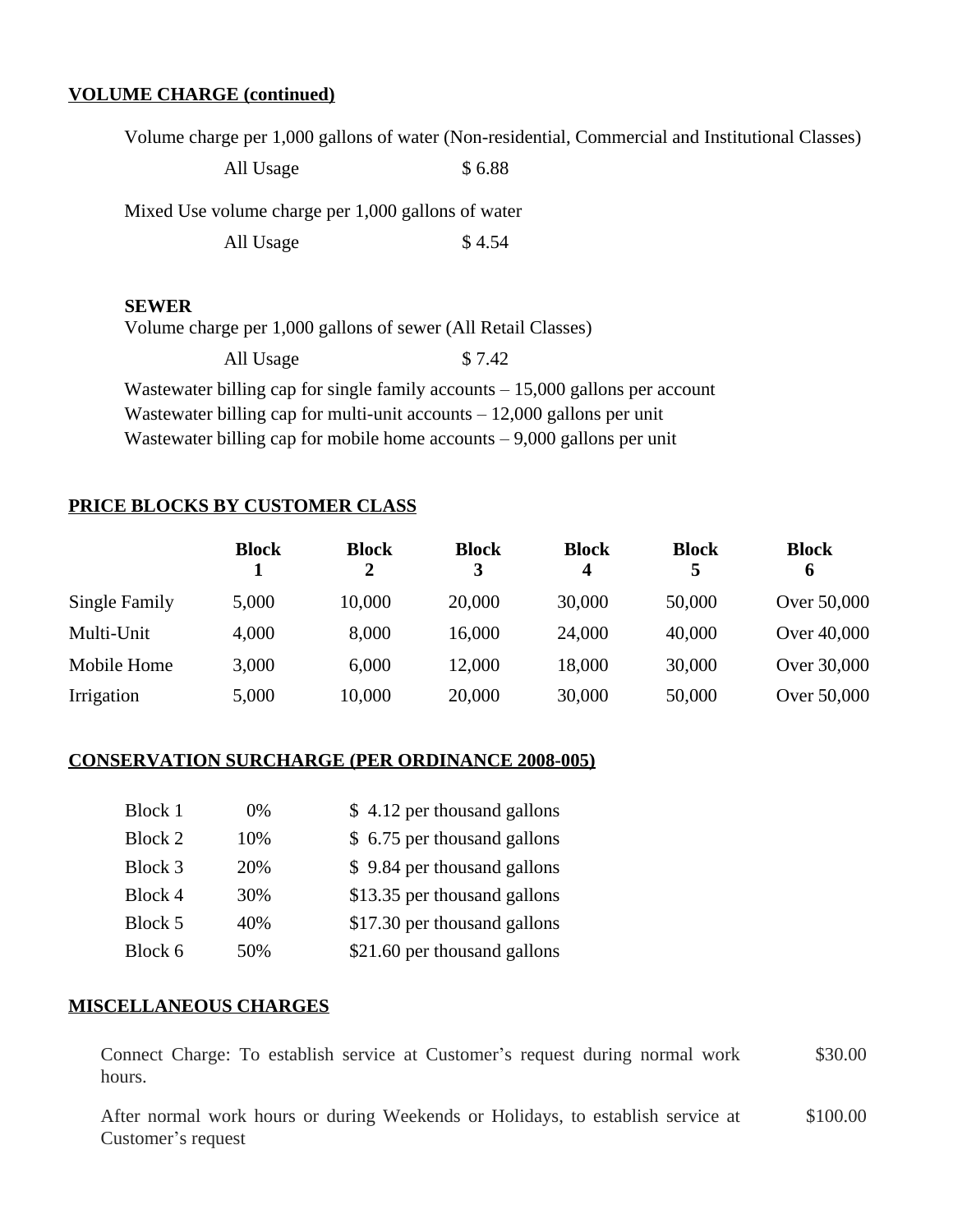|                 |  |  |  | Disconnect Charge: During normal work hours for non-payment of account or |  | \$30.00 |
|-----------------|--|--|--|---------------------------------------------------------------------------|--|---------|
| returned checks |  |  |  |                                                                           |  |         |

After normal work hours, or during Weekends or Holidays, for non-payment of account or returned checks \$100.00

Reconnection will be at no additional cost once payment is received.

- Late Charges: Payment will be considered late if not received by closing on the DUE DATE indicated on the bill. The late charge is \$7.00 or 1% of the bill, whichever is the greatest.
- Returned Checks: There will be a charge of the greater of \$25 or 5% of the check value for all returned checks. If payment for returned check is not made before due date on bill, a late charge will be added.
- Tampering Charge: There will be a charge of \$300 for tampering with any Utility service, plus any and all repair costs incurred.

Removal of Jumper or Illegal Bypass \$500.00

Unauthorized Use of Water from Fire Hydrant: \$1,000.00 Plus potential

for additional charges if facilities are damaged or contamination is deemed to have occurred.

#### Industrial Pretreatment Program:

| \$500.00                     |
|------------------------------|
| \$1,000.00                   |
| \$3,000.00                   |
| \$500.00                     |
|                              |
| \$0.30                       |
| \$0.20                       |
| \$0.35                       |
| \$0.90                       |
| Waiver for first occurrence, |
| fee of \$100 per day for     |
| subsequent non-compliance    |
| <b>Actual Costs Plus 10%</b> |
|                              |

Private Lift Station:

Annual Permit Fee  $$300.00$ Violations per Day **Waiver 6.1999** Waiver **6.1999** Waiver **6.1999** Waiver **6.1999** Waiver **6.1999** Waiver **6.1999** occurrence, fee of \$100 per day for subsequent noncompliance